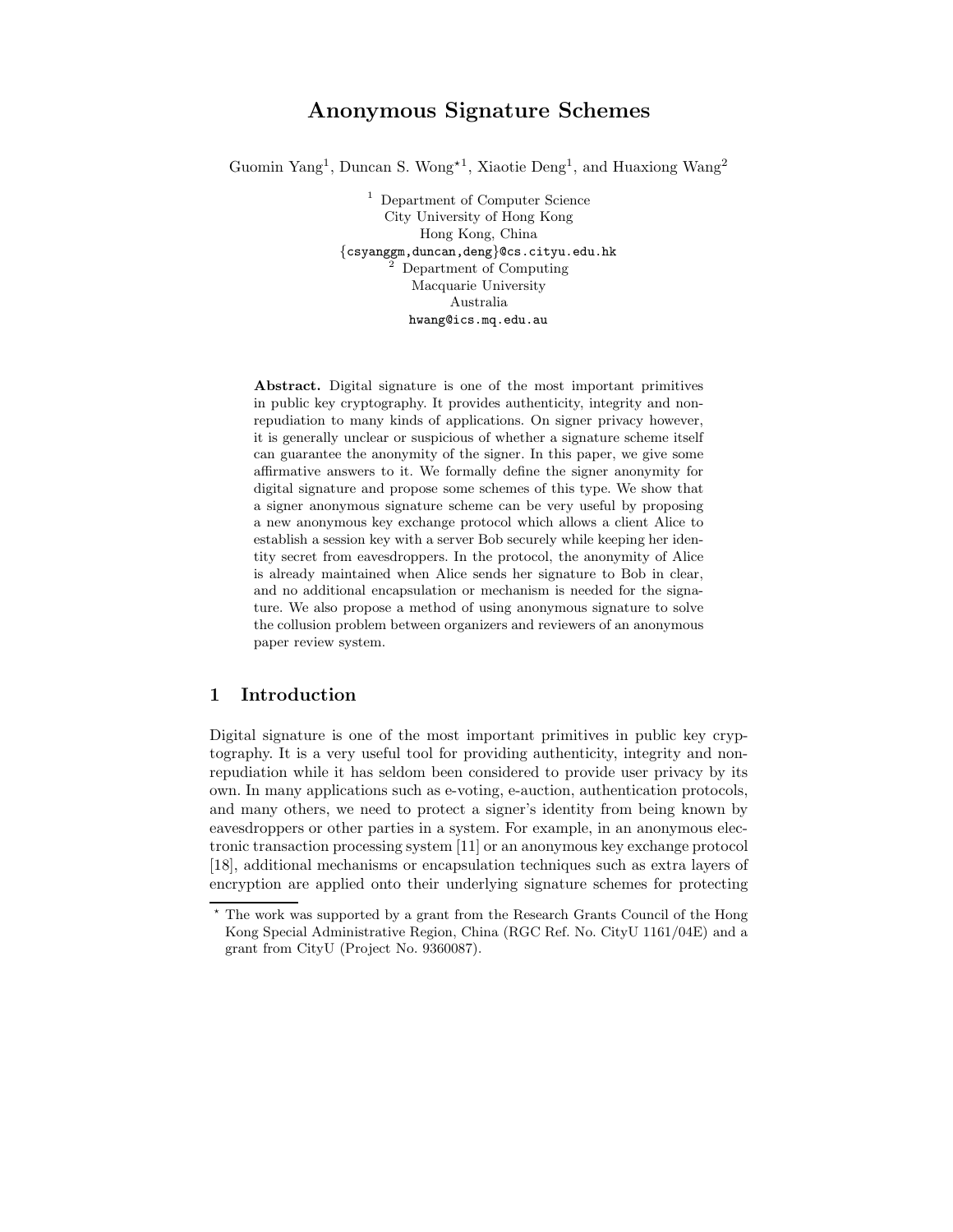the signer's identity. In some other examples such as [6], several requirements for the signer anonymity of a signature scheme are informally given. However, among these solutions or discussions, they usually require significant increase of system complexities or lack formal methodologies for analyzing the level of anonymity being provided to signers. Although it is widely believed that a signature scheme by itself may provide a certain degree of anonymity to its signers, there is no formal treatment on this subject. It is still generally unclear on exactly what conditions that a signature itself can provide anonymity of its signer. Comparing with the progress on the decryptor identity exposure issue of public key encryption schemes [2], it has been far lagged behind on the research of the signer anonymity of signature schemes themselves.

Consider the following example (Fig. 1) which is a key transport protocol proposed by Boyd and Park [6] for a mobile client A to transport a session key  $\sigma$  to a server B. The protocol is also targeted to provide client anonymity by protecting  $A$ 's identity  $ID_A$  from being known by eavesdroppers.

 $A \rightarrow B$ :  $PKE_B(ID_A, \sigma, count)$  $A \leftarrow B : Enc_{\sigma}(count, r_B)$  $A \rightarrow B$ :  $Sig_A(ID_B, h(count, \sigma, r_B))$ 

#### Fig. 1. Boyd-Park Authenticated Key Transport Protocol

In the first message of the protocol, A encrypts  $ID_A$ ,  $\sigma$  and a field count under B's public key encryption function  $PKE_B$  which is assumed to be publicly known. This protects A's identity from being known by eavesdroppers. In the third message of the protocol however, A also needs to generate and send a signature to  $B$  in clear. Obviously, to hide the identity of  $A$ , this signature should not provide any meaningful information about A's identity to eavesdroppers.

To illustrate some subtleties of making a signature signer anonymous, we describe several potential attacking techniques which can be used to compromise a signer's identity.

Redundant Structure Attack. As remarked by the authors in [6], it is important to make sure that the signature does not contain any "redundant" structure, which can be revealed during the signature verification procedure and does not require the signed message to be known, while such a redundant structure may help an eavesdropper identify the mobile client. For example, a recoverable signature scheme [5] allows the message to be recovered and verified from the redundant structure of such a signature once the correct signature verification function is given. Hence if the signature scheme  $Sig_A$  in the protocol above is recoverable, an eavesdropper can find out the identity of A by trying the signature verification functions of all mobile clients one by one until a message starting with  $ID_B$  is recovered and verified.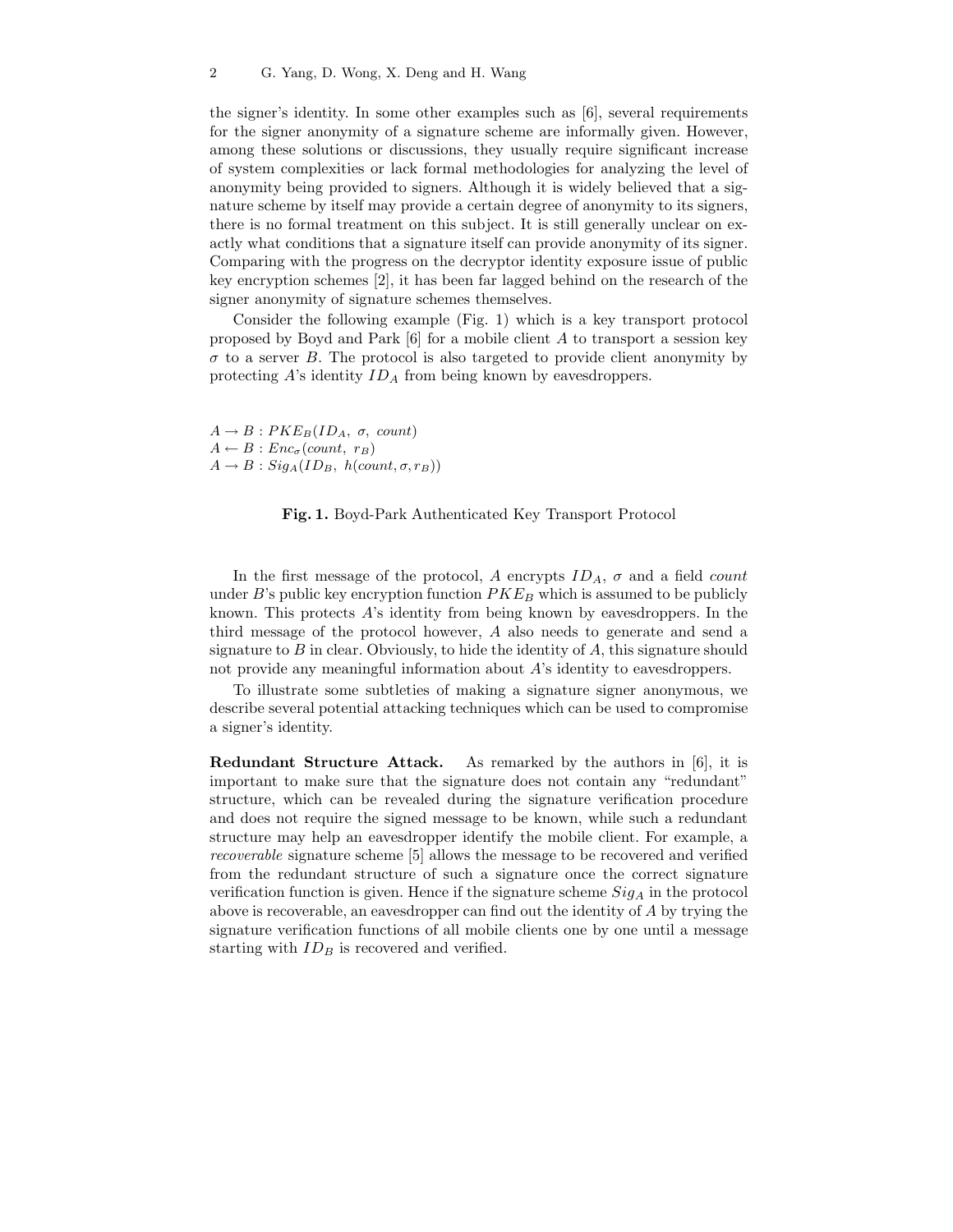Different Domain Attack. In order to prevent Redundant Structure Attack, a signature scheme which appears to be immune from such an attack, an ElGamal or Schnorr [16] type signature scheme was chosen for this key transport protocol [6]. However, we notice that an eavesdropper may still be able to identify the mobile client by examining the signature from another aspect: simply from the length of a signature. Suppose there are two mobile clients in the system and one of them is communicating with the server using this anonymous key transport protocol. When Schnorr signature scheme is used, the two mobile clients may select their own keys in different groups that could have different sizes. By examining the length of the signature in the protocol, the eavesdropper can tell which mobile client is communicating with the server.

Sparse Message Attack. For signature schemes where redundant structure does not exist and all signers have the same signature domain, an adversary may still be able to find out the signer from just the given signature. Below is an example.

Consider a trapdoor one-way permutation family indexed by signers' public keys (e.g. RSA [15]), a signature of a message is generated by computing the permutation inverse of the message using a signer's private signing key (i.e. a trapdoor information). If the message space is sparse in the image of the permutation family (e.g. the image of the permutation family contains only a few meaningful messages), the adversary is able to find out who the actual signer is. Given a signature, the adversary can find out the actual signer's identity using the following elimination method: For a trial signer, the adversary computes the one-way permutation of the signature indexed by the signer's public key and checks if the result is in the corresponding message space. If it is not, then the adversary is sure that this signer is not the actual signer of the signature. The adversary will simply repeat this elimination procedure until a signer is found.

Contributions. We formally introduce signer anonymous digital signature and define two security models subsequently for it. The first one is static, it provides an intuitive way to screen off signatures which do not have the anonymity property; the second one, a stronger model, combines the static model with the adaptive chosen message attack, and this adaptive model is then used in the security analyses of the signer anonymity of our proposed schemes.

Some commonly used signature schemes are examined. We show that the basic RSA signature scheme [15] is in general not signer anonymous, except in a special case where some restrictive assumptions are applied. We then show that PSS [5] is not signer anonymous even with those restrictive assumptions. We also show that Schnorr and ElGamal signature schemes are not signer anonymous, except all signers are choosing keys under a common domain.

To transform those signature schemes to signer anonymous versions, we propose some extensions of them and show that they are signer anonymous even under our adaptive model. We also propose a new anonymous key exchange protocol which allows a client Alice to establish a session key with a server Bob securely while keeping her identity secret from eavesdroppers. In the protocol Alice sends her signer anonymous signature to Bob in clear, while the anonymity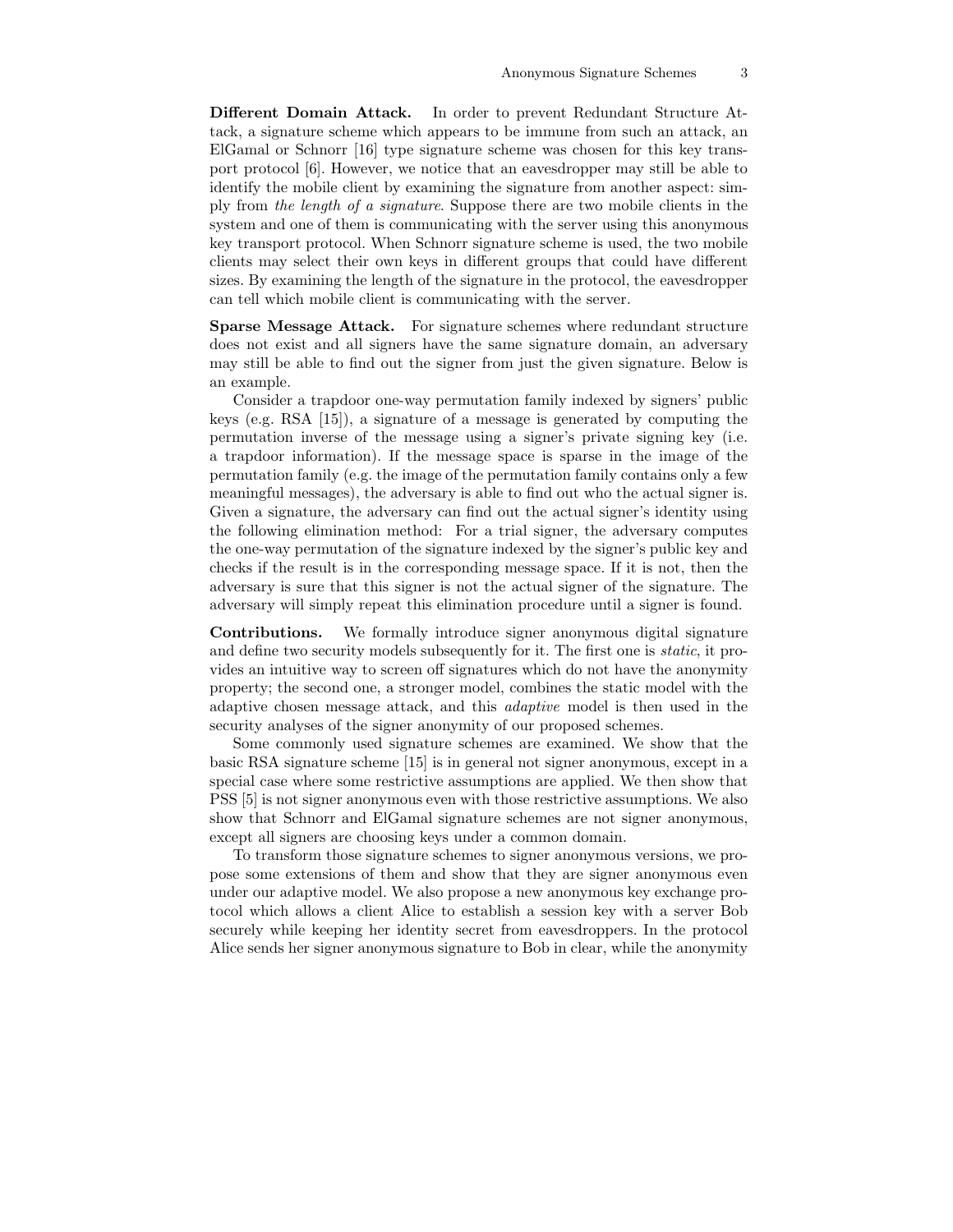of Alice is already maintained. As another application, we propose a method of using anonymous signature to solve the collusion problem between organizers and reviewers of an anonymous paper review system.

Paper Organization. In Sec. 2, we review some related work. This is followed by Sec. 3 in which we introduce a security model for signer anonymous signature. In Sec. 4, we review some commonly used signature schemes and show that they are not signer anonymous. In Sec. 5, we introduce a stronger model for signer anonymous signature and call it the adaptive model. In Sec. 6, we propose some modifications of the signature schemes reviewed in Sec. 4 and show their anonymity under the stronger adaptive model. In Sec. 7, we apply our anonymous signature schemes on the design of anonymous key establishment protocols and the construction of an anonymous paper review system which solves the collusion problem between organizers and reviewers.

# 2 Related Work

For the counterpart of digital signature in public key cryptography, the public key encryption with key privacy was introduced and first formalized by Bellare et al. in [2]. In their model, a secure key-privacy-enabled encryption scheme not only ensures that an encrypted message is semantically secure against adaptive chosen-ciphertext attacks but also prevents the public from getting the decryptor's identity from the encrypted message. Several techniques were also proposed in [2] for converting a conventional encryption scheme to a key-privacy-enabled encryption scheme. However, these techniques cannot be simply applied to digital signature schemes for converting them to anonymous version. The main challenge of constructing an anonymous signature scheme is that signature schemes are not designed for hiding messages. It is different from a public key encryption scheme. For a secure key-privacy-enabled encryption scheme, an attacker (i.e. the one who wants to find out the identity of the decryptor) has access to both the message and the corresponding ciphertext (and of course the public keys of all decryptors in a system). For constructing a secure anonymous signature scheme, on the other hand, we need to consider the impacts of messages to the anonymity of signatures more carefully. For example, if a signature and the corresponding message are given, it is impossible to have a signature scheme be anonymous because the signature is publicly verifiable and the number of public keys in a system is usually limited. Another example, if the message of a challenge signature is not given but the message space is small, it would still be easy to find out the identity of the signer by searching over all the possible messages for each possible signer.

Notice that signer anonymity is not the same as sender anonymity while the latter is not new. In signcryption schemes with key privacy [7,17], or in designated verifier signature schemes [12,13], the identity of the sender is protected (i.e. sender anonymity) using the intended decryptor/verifier's public key. Their techniques are similar to that of key-privacy-enabled encryption schemes [2]. An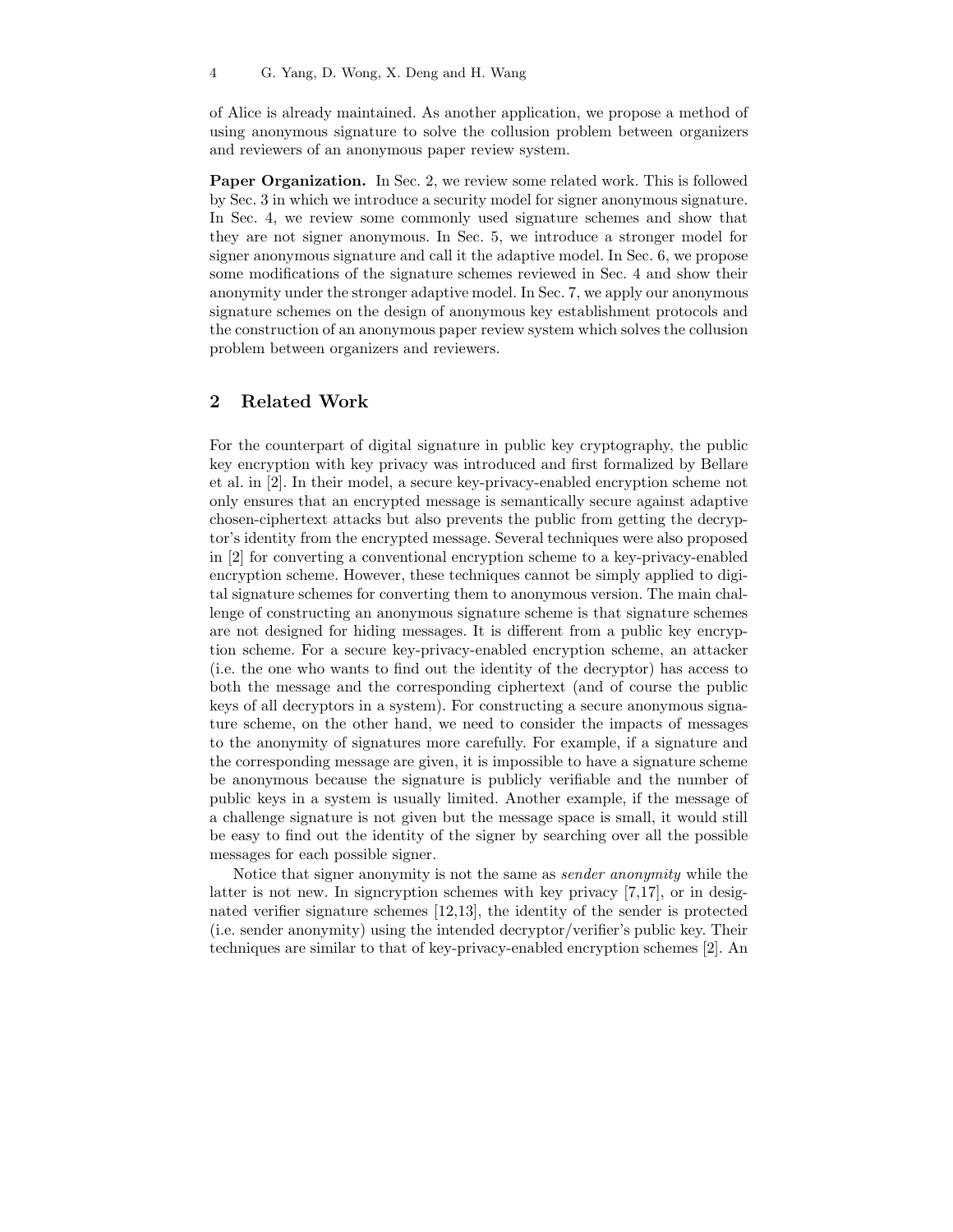anonymous signature scheme, on the other hand, does not have an intended recipient when a signature is generated. It solely focuses on the signer anonymity of a signature scheme itself.

# 3 A Static Security Model for Signer Anonymity

Definition 1. A digital signature scheme is a tuple of four algorithms denoted by  $(K, \mathcal{M}, \mathcal{S}, \mathcal{V}).$ 

- 1. The key generation algorithm  $K$  is a randomized algorithm which on input  $1^k$ , where  $k \in \mathbb{N}$  is a security parameter, returns in polynomial time a pair (pk, sk) of matching public and secret keys.
- 2. The message space generator  $\mathcal M$  is an algorithm which on input a public key pk returns in polynomial time a set M (called the message space with respect to pk). Formally, the output is a description of M and for simplicity, we denote M by  $\mathcal{M}(pk)$ .
- 3. The signing algorithm  $S$  is a (possibly randomized) algorithm which on input  $1^k$ , a message m and the secret key sk returns in polynomial time a signature  $\sigma$  for  $m$ .
- 4. The verification algorithm V is a deterministic algorithm which on input  $1^k$ . a message m, the public key pk, and a candidate signature  $\sigma$  for m returns in polynomial time a bit indicating the validity of the signature.

(Correctness.) We require that  $V(1^k, m, pk, \mathcal{S}(1^k, m, sk)) = 1$  for any  $(pk, sk) \leftarrow$  $\mathcal{K}(1^k)$  and  $m \in \mathcal{M}(pk)$ .

In the following, we specify a basic model which captures our fundamental notion of signer anonymity. For simplicity, we omit the expression of  $1^k$  from the inputs of  $\mathcal S$  and  $\mathcal V$  in the rest of the paper.

#### 3.1 Static Model

**Definition 2.** Let  $SD = (K, M, S, V)$  be a digital signature scheme. Suppose the key generation algorithm is run twice with the security parameter  $k$ , and  $(pk_0, sk_0) \leftarrow \mathcal{K}(1^k)$  and  $(pk_1, sk_1) \leftarrow \mathcal{K}(1^k)$  are generated. SD is said to produce computationally indistinguishable signatures (or signatures with signer anonymity in the static model) if for every probabilistic polynomial time (PPT) algorithm D, every positive polynomial  $p(\cdot)$ , and all sufficiently large k's,

$$
|\Pr[\mathcal{D}(1^k, pk_0, pk_1, \sigma_0) = 1] - \Pr[\mathcal{D}(1^k, pk_0, pk_1, \sigma_1) = 1]|
$$
  
<  $\frac{1}{p(k)}$ 

where  $\sigma_0 \leftarrow \mathcal{S}(m_0, sk_0), \sigma_1 \leftarrow \mathcal{S}(m_1, sk_1)$  and  $m_0 \in_R \mathcal{M}(pk_0), m_1 \in_R \mathcal{M}(pk_1)$ .

By  $x \in_R X$ , we mean that an element x is randomly chosen from a set X.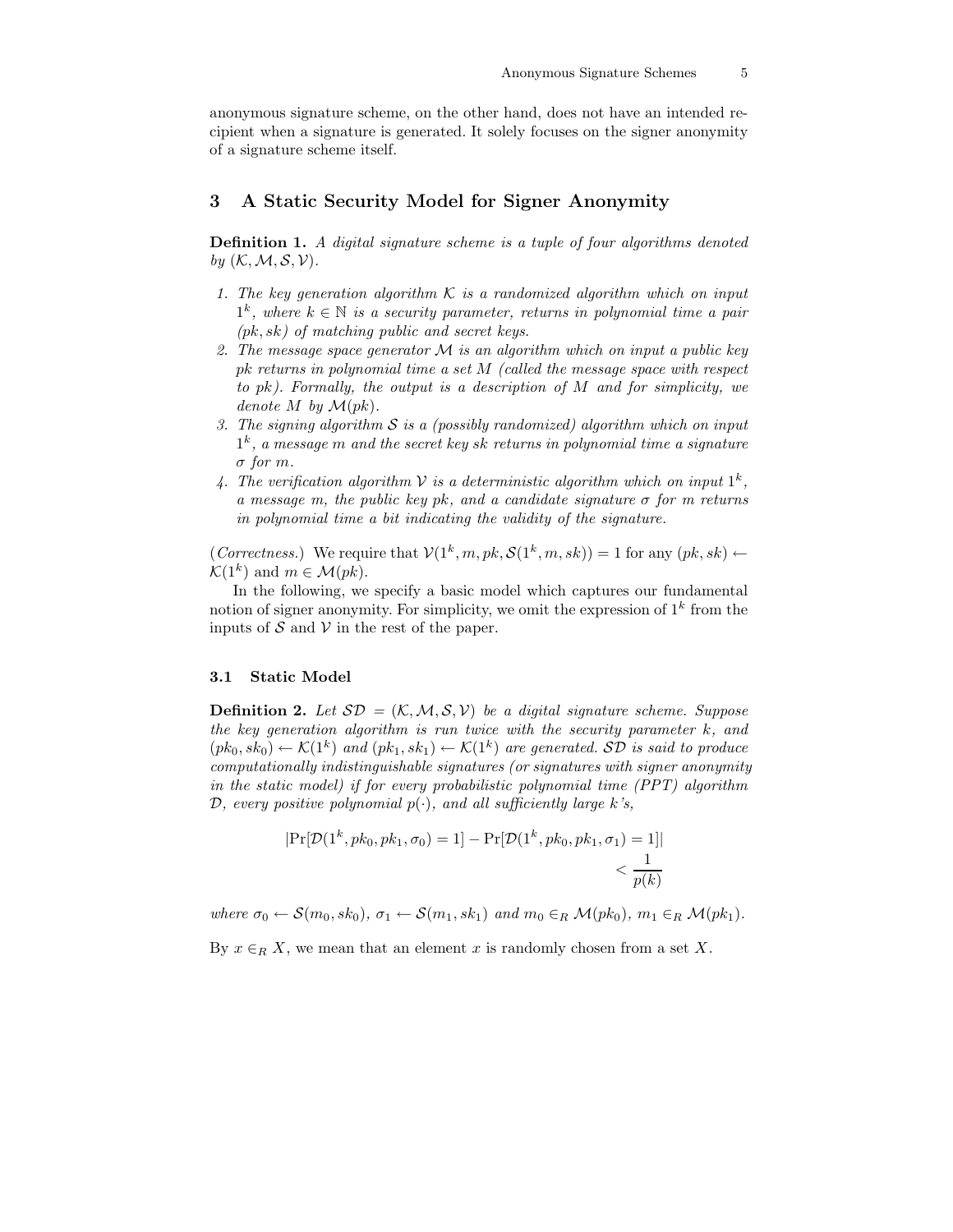#### 3.2 Discussions

A message-recoverable signature scheme, such as PSS-R [5], allows the message of each of its signatures to be recovered directly from the signature once the corresponding public key is given while having negligible chance to have a message recovered from the signature if an incorrect public key is supplied. In Def. 2, since public keys are known to  $\mathcal{D}$ , we can see that a *message-recoverable* signature scheme cannot be anonymous.

Although messages  $m_0$  and  $m_1$  are unknown to the distinguisher  $\mathcal{D}$ , the corresponding message spaces are publicly known (since  $\mathcal{M}, p k_0$  and  $p k_1$  are known). Hence for satisfying Def. 2, it is required that all message spaces should be sufficiently large so that it is negligible for  $D$  to guess correctly the message. One may consider that every message space should have at least  $2<sup>k</sup>$  messages. We will give a more precise specification to the message space. One should also note that the size of the message space is a necessary requirement to the anonymity of a signature scheme, but it is not sufficient.

On the signature spaces, Def. 2 also indicates that  $D$  should not be able to distinguish computationally a signature from one space to another. As a counterexample, if the signature space correlates to the length of the corresponding public key (mentioned earlier in the introduction section),  $\mathcal{D}$  may be able to compromise the anonymity of a signature from this information.

#### 4 Signature Signatures that are Not Signer Anonymous

#### 4.1 The Basic RSA Signature Scheme

In the following, we show that unless intentionally specified, the basic RSA signature scheme [15] (the primitive one without using hash function), in its general use, is not signer anonymous according to Def. 2.

Consider two signers  $Signer_0$  and  $Signer_1$  with RSA moduli  $N_0$  and  $N_1$ , respectively. Without loss of generality, let  $N_0 > N_1$ . If the two moduli are of different length, it is obvious that signatures generated by the two signers can easily be identified by checking the length of a given signature. Even if  $N_0$  and  $N_1$  are of equal length, we can still distinguish signatures for most of the cases. In the following, we elaborate this in detail.

Let us evaluate the probability that a signature of  $Signer_0$  falls into the range of  $\mathbb{Z}_{N_0} - \mathbb{Z}_{N_1}$ . Let  $\Delta = N_0 - N_1$ . The probability that a signature of  $Signer_0$  falls into  $\{N_1, \dots, N_0 - 1\}$  will be  $\Delta/N_0$ . This value is upper bounded by  $\Delta/2^{k-1}$ if  $|N_0| = k$ . Hence if  $|\Delta|$  is in the order of  $\log(k)$ , then the probability will be negligible for sufficiently large k. This is the case when we say that  $N_0$  and  $N_1$ are "very close" to each other. In this case, the basic RSA signature scheme may be anonymous. However, this is true only if all message spaces in the system are dense in the corresponding ranges, for example, every element in  $\mathbb{Z}_{N_i}$ ,  $i = 0, 1$ , is valid/meaningful. On the other hand, if the message space of  $Signer_0$  or  $Signer_1$ is sparse in  $\mathbb{Z}_{N_i}$ ,  $i = 0/1$ , that is, there are only a few elements in  $\mathbb{Z}_{N_i}$  that are valid (or meaningful) messages. Then the scheme cannot be anonymous.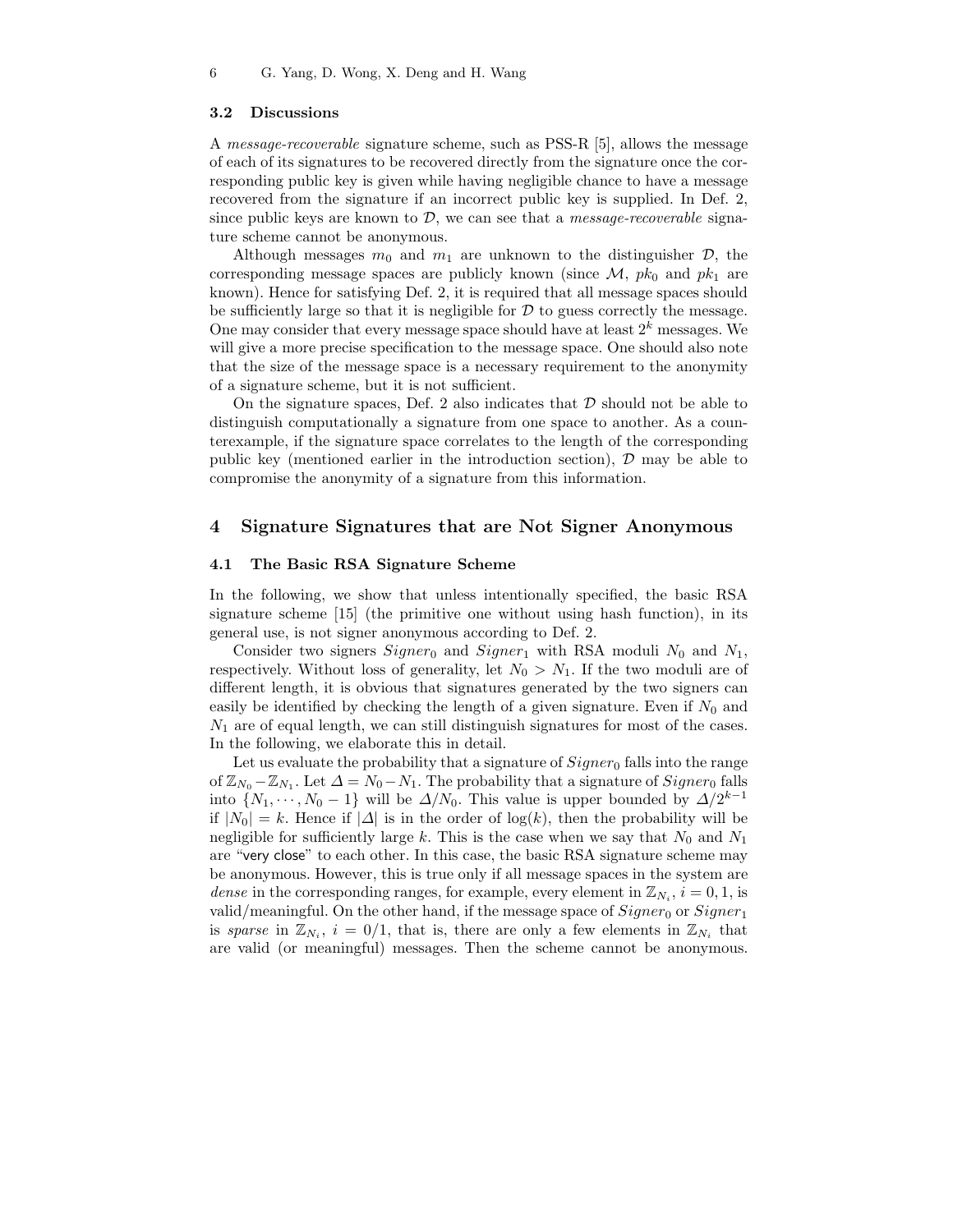For example, suppose a signature  $\sigma = m_0^{d_0} \mod N_0$  is given where  $d_0$  is the private exponent of  $Signer_0$ , the distinguisher  $D$  can determine if  $Signer_1$  is the actual signer by computing  $m' = \sigma^{e_1} \mod N_1$ , where  $e_1$  is the public exponent of Signer<sub>1</sub> and then determining if m' is in the message space of Signer<sub>1</sub>. Since the message space of  $Signer_1$  in  $\mathbb{Z}_{N_1}$  is sparse, it will have a non-negligible chance that  $m'$  is not in the message space, which allows  $D$  to find out the actual signer with non-negligible advantage.

All of the above are concerning about special cases. In the general case where  $N_0$  and  $N_1$  are generated by following a *conventional procedure*, that is, each of  $N_0$  and  $N_1$  is a product of two randomly chosen equal-length primes and  $|N_0| = |N_1| = k$ , the following theorem implies that with at least a constant probability that a RSA signature can be distinguished successfully (i.e. not signer anonymous under Def. 2).

**Theorem 1.** If  $N_0$  and  $N_1$  are generated by following the conventional procedure, then the probability that  $|N_0 - N_1| \geq 2^{k-2}$  is at least  $\frac{1}{400}$ .

Due to page limitation, readers please refer to our full paper [19] for the proof.

PSS. Based on the results above, we can see that PSS [5] is not signer anonymous either. Due to page limitation, readers please refer to our full paper [19] for details.

#### 4.2 Schnorr Signature Scheme [16]

On input a security parameter  $1^k$ , the key generation algorithm K returns a public key pk which consists of a set of group parameters  $\mathcal{I} = (p, q, g, G, h)$  and an element  $y \in G$ , and a secret key sk which is a random element  $x \in_R \mathbb{Z}_q$ , such that  $y = g^x \mod p$ . In *I*, *p*, *q* are two large primes chosen randomly such that  $q|p-1, G$  is a subgroup of  $\mathbb{Z}_p^*$  with order  $q, g$  is a generator of  $G$  so that computing discrete logarithms to the base g is difficult, and  $h: \{0,1\}^* \to \{0,1,\dots,2^k-1\}$ is a hash function where  $2^k < q$ .

In the original Schnorr signature scheme, the message space can be arbitrarily specified as any subset of  $\{0,1\}^*$ . For allowing us to specify the minimum size of the message space that an anonymous Schnorr signature scheme should be in the later part of this paper, we quantify the message space. We define the message space generator M such that on input pk, which is generated by  $\mathcal{K}(1^k)$ ,  $\mathcal{M}(pk)$ outputs the description of a message space  $M^{Schnorr}$  such that  $|M^{Schnorr}| \geq 2^k$ . Below are the signature generation and verification algorithms.

**Signing algorithm.** On input a message  $m \in M^{Scharr}$  and a secret

- key x,  $\mathcal{S}(m, x)$  is computed as follows:
- 1. Choose a random  $w \in_R \mathbb{Z}_q$  and compute  $t = g^w \mod p$ .
- 2. Compute  $r = h(t, m)$ .
- 3. Compute  $s = w xr \mod q$ .

The signature for  $m$  is the pair  $(r, s)$ .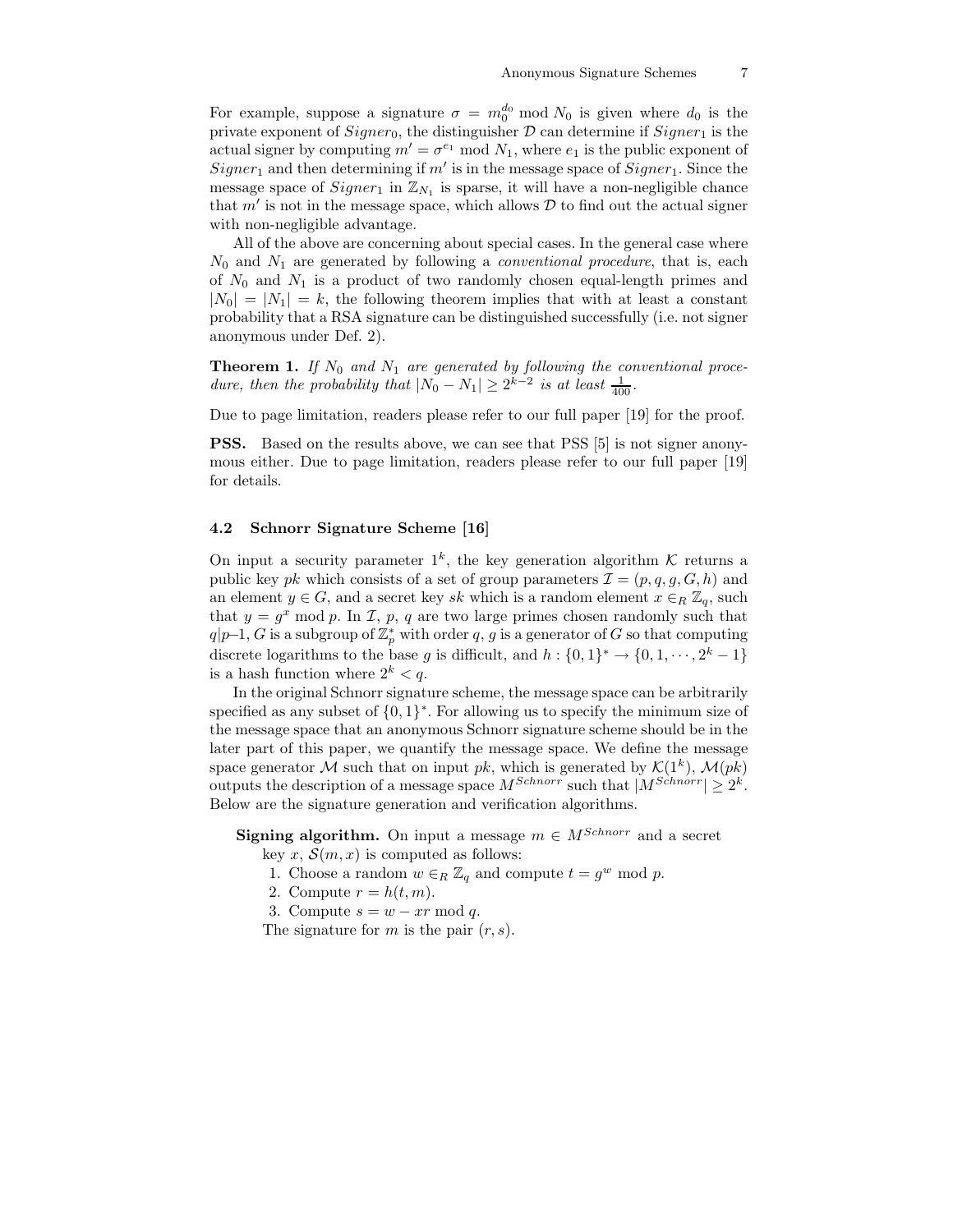**Verification algorithm.** To verify a signature  $(r, s)$  for message m under public key  $(\mathcal{I}, y)$ , compute  $t = g^{s}y^{r} \mod p$  and output 1 if  $r = h(t, m)$ , otherwise output 0.

Since signers generate their public key pairs independently, it is pretty likely that different signers have their keys under different sets of group parameters. We can see that the scheme is not signer anonymous as identity information will be leaked from the value of s by applying similar arguments to that in Sec. 4.1. Interestingly, in a special case where all signers are sharing a common set of group parameters, the scheme can actually be shown to provide signer anonymity under the random oracle model [4] without any modification. The proof technique is similar to that for Lemma 2.

## 5 An Adaptive Security Model for Signer Anonymity

Def. 2 is static as the distinguisher cannot adaptively acquire additional information about the challenging signature from the environment. In the following, we define a stronger model which allows the distinguisher to adaptively obtain signatures generated by the entity who generates the challenging signature.

**Definition 3 (SA-CMA).** Let  $k$  be a security parameter. A digital signature scheme  $SD$  is signer anonymous against chosen message attack  $(SA-CMA)$  if for all sufficiently large k, no PPT adversary (or distinguisher)  $D$  can win the following game with a probability non-negligibly larger than  $\frac{1}{2}$ . The game is simulated by a challenger.

- 1. (Key Generation Phase.) The challenger runs  $\mathcal{K}(1^k)$  multiple times for generating polynomially many public and secret key pairs. All the public keys are accessible by D.
- 2. (Training Phase.) D adaptively queries the challenger with a public key  $pk_i$ and a message  $m \in \mathcal{M}(pk_i)$ . The challenger produces  $\sigma \leftarrow \mathcal{S}(m, sk_i)$  and replies D with  $\sigma$  if pk<sub>i</sub> is generated in the Key Generation Phase; otherwise,  $a \perp$  is returned indicating that signature generation has failed.
- 3. (Key Selection Phase I.) D picks two public keys from the public keys generated in the Key Generation Phase. We denote these two key pairs by  $(pk_0, sk_0)$  and  $(pk_1, sk_1)$ .
- 4. (Key Selection Phase II.) The challenger gives all the secret keys to D except  $sk_0$  and  $sk_1$ .
- 5. (Challenge Phase.) The challenger tosses a random coin  $\varpi \stackrel{R}{\leftarrow} \{0,1\}$ , then uniformly picks a message  $m \in \mathcal{M}(pk_{\overline{\omega}})$ , and returns a challenge signature  $\sigma \leftarrow \mathcal{S}(m, sk_{\varpi})$  to  $\mathcal{D}$ .
- 6. (Cracking Phase.) D can still adaptively make signing queries as in the Training Phase but the associated public key with each query can only be  $pk<sub>0</sub>$ or  $pk_1$ .
- 7. (Output Phase.) At the end of the game, D outputs a bit  $\varpi'$  and wins if  $\varpi' = \varpi$ .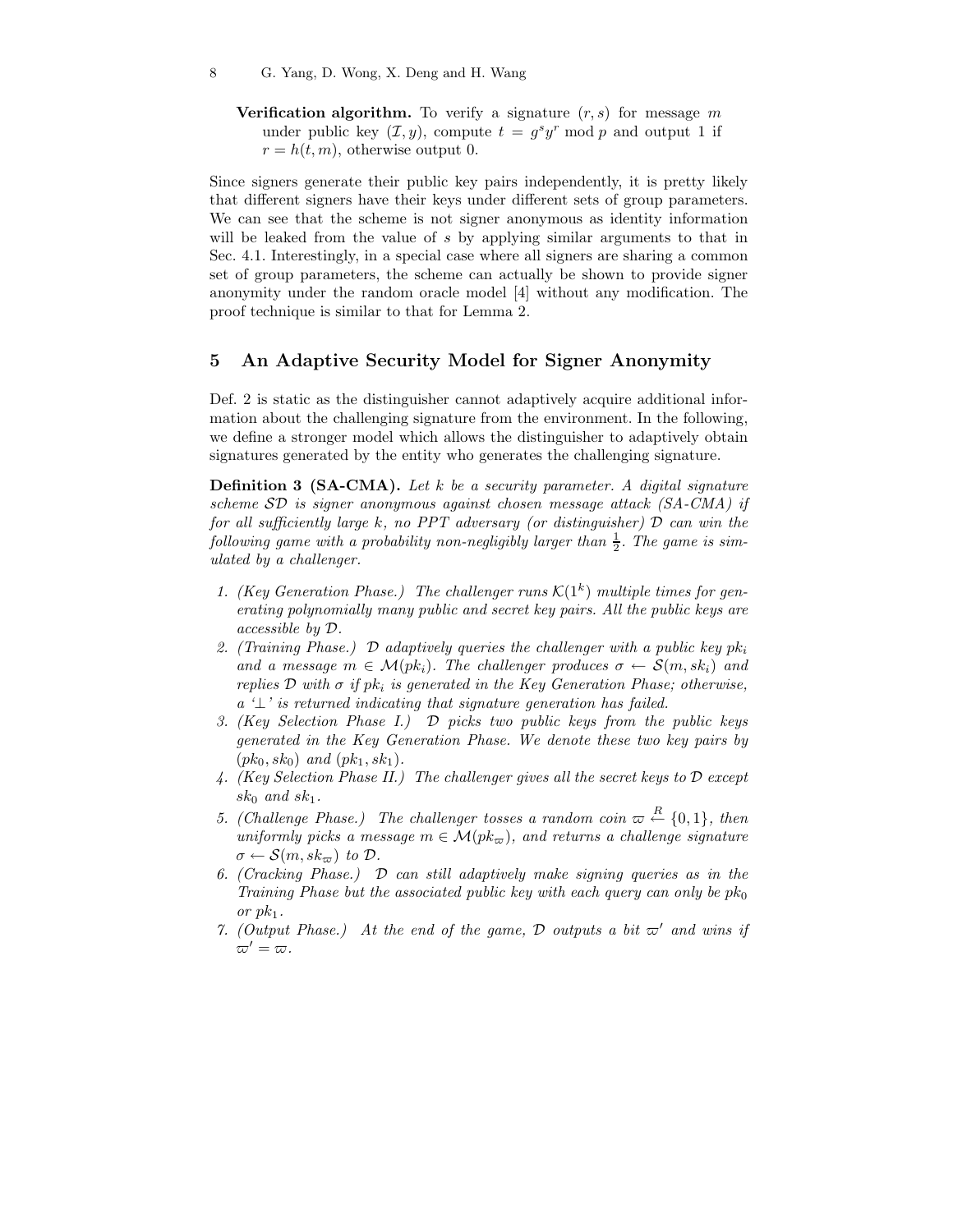D's advantage is defined as  $\text{Adv}^{\text{sa-cma}} = \Pr[\varpi' = \varpi] - \frac{1}{2}$  and  $\Pr[\varpi' = \varpi]$  is the probability that  $D$  wins the game. The probability is taken over the coin tosses of both  $\mathcal D$  and the challenger, including the coin toss for  $\varpi$ .

If a scheme satisfies this definition, we say that the scheme is SA-CMA secure. Note that in the Cracking Phase we only allow the distinguisher to query with public key  $pk_0$  or  $pk_1$ , since the secret keys corresponding to all other public keys have already been given to the distinguisher.

As the distinguisher  $\mathcal D$  of the adaptive model has an additional signing oracle to access, the model is obviously stronger than the static one given in Def. 2. Another seemingly "stronger" definition is to let  $\mathcal D$  perform the Challenge Phase and the Cracking Phase in the following way:

### Definition 4. ...

- 5. The challenger tosses a random coin  $\varpi \stackrel{R}{\leftarrow} \{0,1\}.$
- 6. D can adaptively perform the following queries:
	- (a) D performs signing queries as in the Training Phase except that now the allowable public keys are  $pk_0$  and  $pk_1$  only.
	- (b) D queries a special oracle called challenging oracle. The challenging oracle uniformly picks a message  $m \in \mathcal{M}(pk_{\varpi})$ , and returns  $\sigma \leftarrow \mathcal{S}(m, sk_{\varpi})$ to D.

...

But the following result shows that Def. 3 and Def. 4 are equivalent.

Theorem 2. If there exists no PPT algorithm that has a non-negligible advantage in winning the game in Def. 3, then there exists no PPT algorithm that has a non-negligible advantage in winning the game in Def. 4.

Due to page limitation, readers please refer to our full paper [19] for the proof.

## 6 Modified Signature Schemes for Signer Anonymity

In this section, we propose some modifications on the schemes described in Sec. 4 and show that they are signer anonymous under the adaptive model (i.e. SA-CMA in Def. 3). We start with Schnorr signature scheme and provide the full proof for its signer anonymity. Then we modify the basic RSA signature scheme and subsequently the PSS. Due to page limitation, readers please refer to our full paper [19] for the discussions of the last two schemes.

Extended Schnorr Signature Scheme for Signer Anonymity. The key generation algorithm  $\mathcal K$  and the message space generator  $\mathcal M$  are almost the same as the original Schnorr signature scheme described in Sec. 4.2, except that the public key now also contains an additional parameter denoted by  $b \in \mathbb{N}$ . Let  $q_{min}$  and  $q_{max}$  denote the lower bound and upper bound of the group orders of all signers, respectively. Let  $2^b$  be an integer which is  $\ell$  bits longer than  $q_{max}$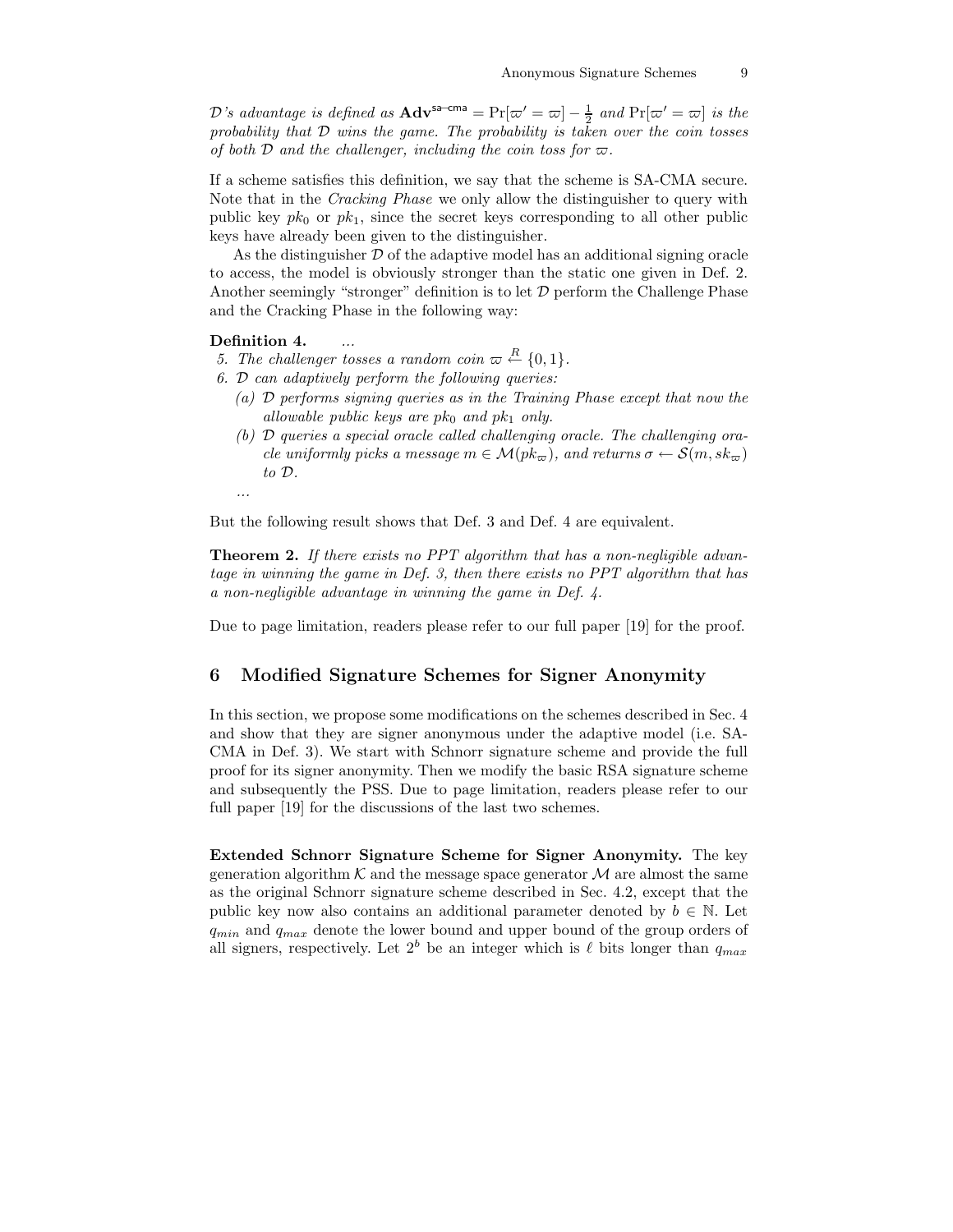and  $\ell = k + 1$ . One may imagine  $k = 160$  and hence  $\ell = 161$ . Let  $h : \{0, 1\}^* \to$  $\{0, 1, \dots, 2^k - 1\}$  be a hash function where  $2^k < q_{min}$ .

For a signer with public key  $pk = (\mathcal{I}, b, y)$  and secret key x generated by  $\mathcal{K}(1^k)$  where  $\mathcal{I} = (p, q, g, G, h)$  and  $y = g^x \mod p$ , the signature generation and verification algorithms are as follows. Let  $n$  be the largest integer such that  $nq < 2^b$ .

**Signing algorithm.** On input a message  $m \in \mathcal{M}(pk)$  and secret key x,  $\mathcal{S}(m, x)$  is computed as follows:

- 1. Choose a random  $w \in \mathbb{Z}_q$  and compute  $t = g^w \mod p$ .
- 2. Compute  $r = h(t, m)$  and then  $s = w xr \mod q$ .
- 3. Choose a number  $\lambda \stackrel{R}{\leftarrow} \{0, 1, \dots, n-1\}$  and compute  $s' = s + \lambda q$ The signature for m is the pair  $(r, s')$ .
- Verification algorithm. To verify signature  $(r, s')$  for message m and public key  $(\mathcal{I}, y)$ , compute  $s = s' \mod q$  and  $t = g^s y^r \mod p$ , and output 1 if  $r = h(t, m)$ , otherwise, output 0.

Consider two arbitrary signers  $Signer_i$  and  $Signer_j$  whose sets of group parameters are denoted by  $\mathcal{I}_i = (p_i, q_i, G_i, h)$  and  $\mathcal{I}_j = (p_j, q_j, G_j, h)$ , respectively. Let  $n_i$  and  $n_j$  be the largest integers such that  $n_i q_i < 2^b$  and  $n_j q_j < 2^b$ , respectively. Without loss of generality, we assume  $n_iq_i < n_iq_j$ .

**Lemma 1.** For the extended Schnorr signature scheme above, if signer Signer<sub>i</sub> generates a signature  $(r_i, s'_i)$  and signer  $Signer_j$  generates a signature  $(r_j, s'_j)$ , then the probability that  $s'_j$  is in  $\Delta = \{n_i q_i, \dots, n_j q_j - 1\}$  is at most  $2^{-k}$ .

*Proof.* First, note that  $s'_i$  and  $s'_j$  are uniformly distributed on  $\{0, 1, \dots, n_i q_i - 1\}$ and  $\{0, 1, \dots, n_j q_j - 1\}$ , respectively. Second, since  $n_j q_j < 2^b$  and  $n_i q_i \geq 2^b - q_i$ ,  $n_j q_j - n_i q_i < 2^b - (2^b - q_i) = q_i \le q_{max}$ . Hence,

$$
Pr[s'_j \in \Delta] < q_{max}/(2^b - q_{max}) < 1/2^{l-1} = 1/2^k.
$$

 $\Box$ 

In the following, we assume that  $h$  behaves like a random oracle [4]. If an algorithm  $\mathcal A$  runs in time at most  $t$  and completes successfully with probability at least  $\epsilon > 0$ , then A is said to be a  $(t, \epsilon)$ -algorithm. The probability is taken over the input domain and the coin tosses of A.

Lemma 2. In the extended Schnorr signature scheme above, suppose for any pair of signers Signer<sub>i</sub> and Signer<sub>j</sub>,  $q_i = q_j$ . Then if there exists a  $(t, \epsilon + \frac{1}{2})$ algorithm (distinguisher) D which wins the game of Def. 3 after performing at most  $q_H$  hash queries and  $q_S$  signing queries, there exists a  $(t', \epsilon')$ -algorithm  $\mathcal F$  which existentially forges under the chosen message attack [9] a signature after performing at most  $q_H + q_S$  hash queries and  $q_S$  signing queries, where  $t' \leq t + q_K c$  and  $\epsilon' \geq (1 - \frac{q_H + q_S}{2^k})(1 - \frac{q_S}{2^k})\frac{\epsilon}{q_K}$  for  $q_K$  being some polynomial in k and c being the time required for generating one key pair in the extended Schnorr signature scheme.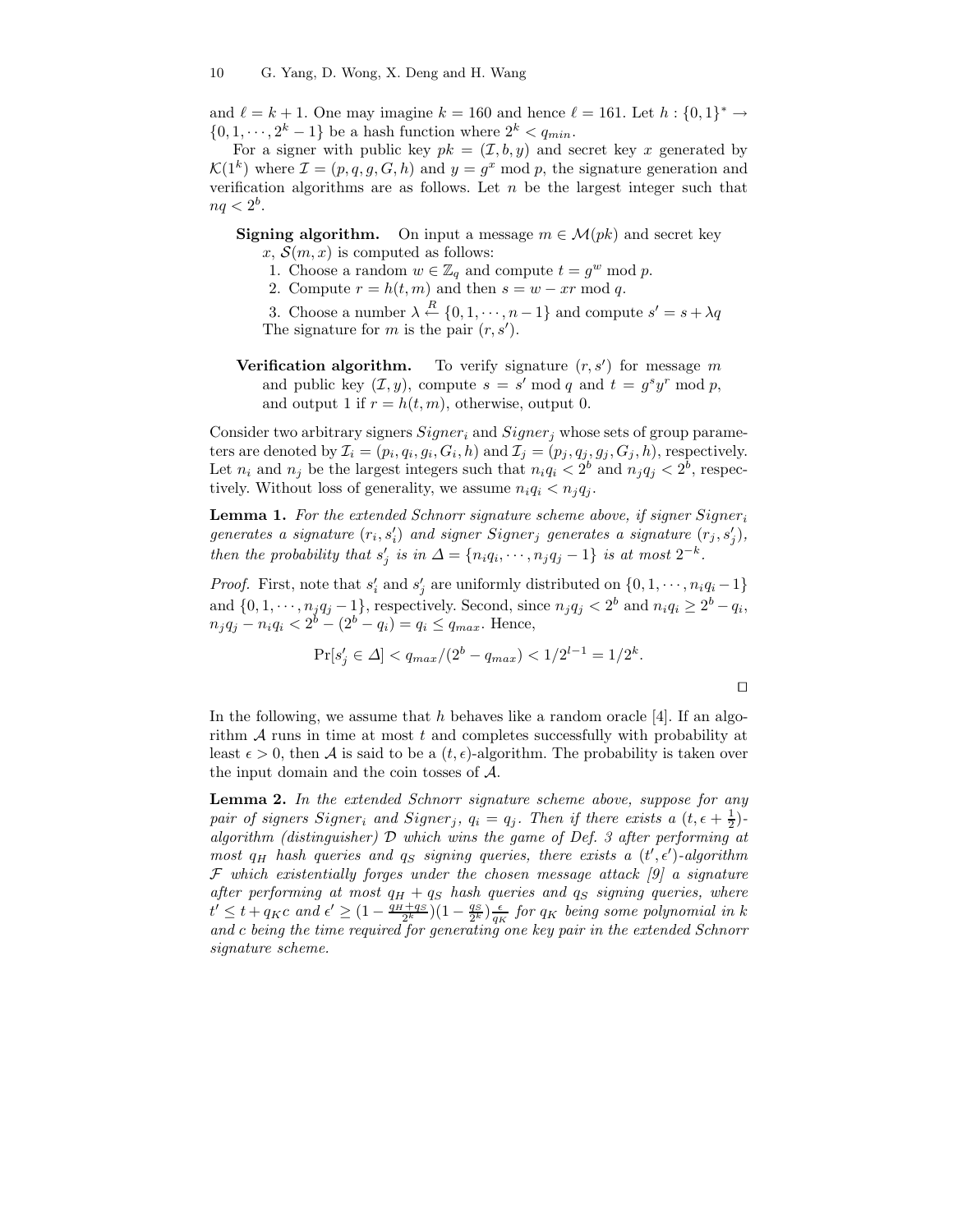*Proof.* We construct an algorithm  $\mathcal F$  which runs  $\mathcal D$  under a simulated environment of Def. 3 and forges a Schnorr signature.

At the beginning of the simulation,  $\mathcal F$  is given a security parameter k, a set of group parameters  $\mathcal{I} = (p, q, g, G, h)$ , a challenge element  $y \in G$ , an auxiliary parameter  $b \in \mathbb{N}$  and a message space  $M^{Schnorr}$  such that  $|M^{Schnorr}| \geq 2^k$ . F is to forge a signature  $\sigma^* = (r^*, s^*)$  with message  $m^* \in M^{Schnorr}$  such that  $r^* = h(g^{s^*}y^{r^*} \mod p, m^*)$  where h is provided as a random oracle by the unforgeability game simulator of  $\mathcal F$ . Note that  $\mathcal F$  has access to the random oracle of  $h$  and a signing oracle corresponding to the challenge public key  $y$ . The signing oracle, on input a message  $m \in M^{Schnorr}$ , returns a signature  $\sigma = (r, s)$  such that  $r = h(q^s y^r \mod p, m)$ . We denote the random oracle for h by  $H\mathcal{O}$  and the signing oracle by  $\mathcal{SO}$ .

In the Key Generation Phase of the game defined in Def. 3,  $\mathcal F$  randomly generates  $q_K$ -1 public key pairs where  $q_K$  is some polynomial in k. For each of the public key pairs, say the *i*-th, the set of group parameters  $\mathcal{I}_i = (p_i, q_i, q_i, G_i, h)$ is generated such that  $q_i = q$ ,  $q_i|p_i-1$ , and  $q_i$  is the generator of  $G_i$  whose order is  $q_i$ . Also an element  $y_i$  is generated as  $g_i^{x_i}$  mod  $p_i$  where  $x_i$  is randomly chosen from  $\mathbb{Z}_{q_i}$ . The public key of *i*-th public key pair is set to  $pk_i = (\mathcal{I}_i, b, y_i)$  and the corresponding secret key is  $x_i$ . Let  $\mathcal{L} = \{pk_i\}_{1 \leq i \leq q_K}$  be the set of public keys generated in this phase except  $pk_j$ , which instead is assigned to  $(\mathcal{I}, b, y)$ . The value of j is chosen randomly from 1 to  $q_K$ .

In the Training Phase and the Cracking Phase,  $\mathcal F$  answers all oracle queries made by  $D$ . For a hash query, the query is relayed by  $\mathcal F$  to  $\mathcal{HO}$  for an answer. The answer is then relayed back to  $\mathcal{D}$ . F also maintains a list  $\Psi$  of queried values and their returns. For a signature query with message  $m$  in the corresponding message space, there are two cases. Case 1: if the public key is not  $\gamma$ ,  $\mathcal F$  follows the signing algorithm of the scheme to generate a signature. This can be done as  $\mathcal F$  knows the corresponding signing key (or secret key). Case 2: if the public key is y, F relays the query to  $\mathcal{SO}$  and relays the signature back to D. Note that the list  $\Psi$  should also be updated for hash values. In addition to these steps, in the Cracking Phase, we will see shortly that  $\mathcal F$  needs to carry out a few more checkings when relaying queries and answers between  $D$  and the oracles  $H\mathcal{O}$ , SO to and fro.

In the Key Selection Phase I, if  $D$  picks two public keys such that none of the keys is y, F fails and halts. Let the two public keys be  $(\mathcal{I}_0, b, \hat{y}_0), (\mathcal{I}_1, b, \hat{y}_1)$ . Suppose  $\mathcal F$  does not fail and proceeds successfully to the Challenge Phase,  $\mathcal F$ sets the challenge signature  $\sigma^* = (r^*, s^*)$  by randomly picks  $r^* \stackrel{R}{\leftarrow} \{0,1\}^k$  and  $s^* \stackrel{R}{\leftarrow} \{0, 1, \cdots, nq-1\}$  where n is the largest integer so that  $nq < 2^b$ . If  $r^*$  is already in the list  $\Psi$  as a queried hash oracle answer,  $\mathcal F$  fails and halts (we will see below that this event is called  $\mathbf{E}_2$ ). Otherwise, an entry  $(\top, r^*)$  is added into the list  $\Psi$ , where  $\top$  represents some hash input whose value is not known yet but its hash value has been given as  $r^*$ .

The simulation proceeds until  $\mathcal D$  reaches the Output Phase. When  $\mathcal D$  outputs and halts,  $\mathcal F$  also halts and outputs nothing. That means  $\mathcal F$  has failed to forge a signature. However during the Cracking Phase, whenever  $\mathcal D$  makes a hash query,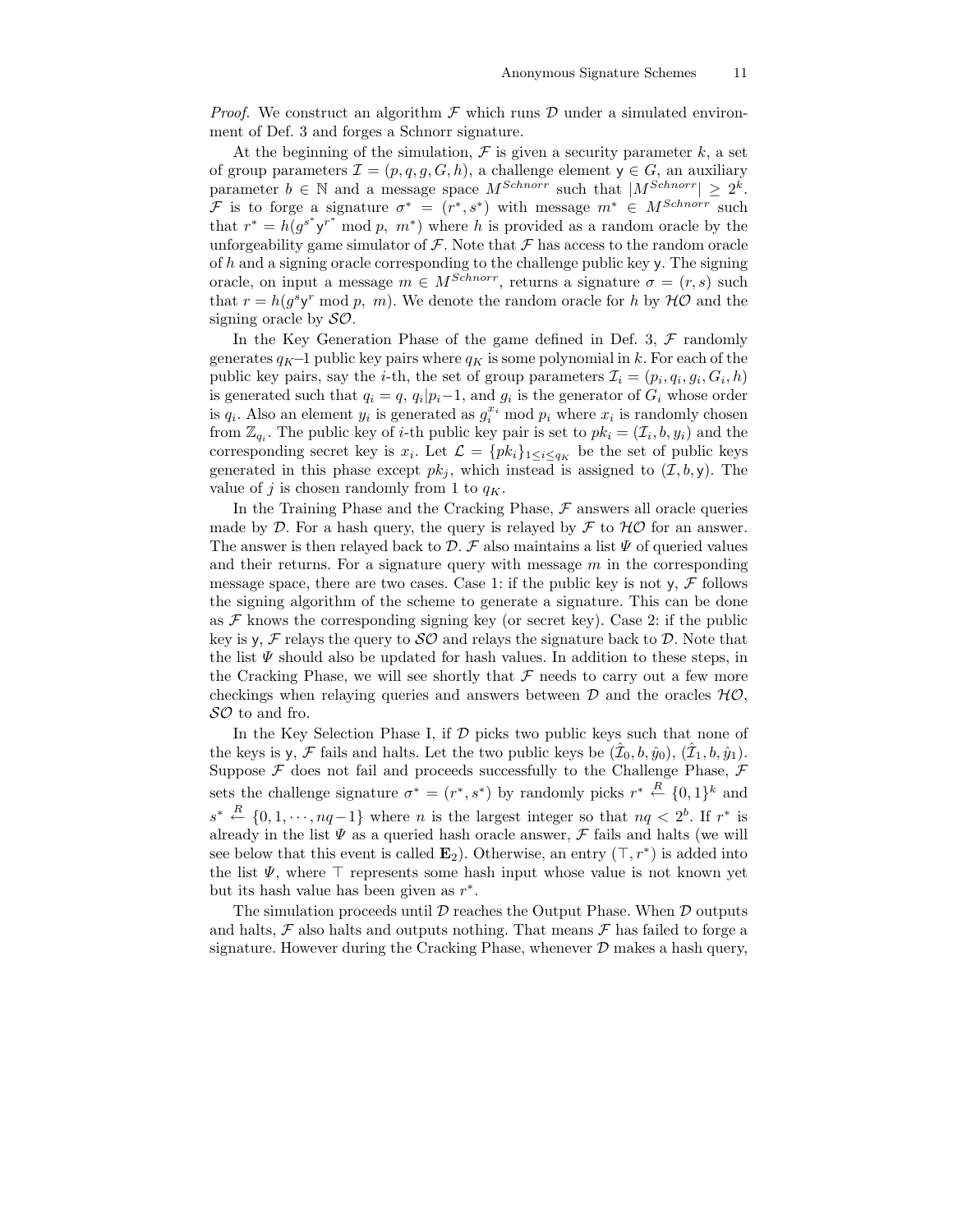F checks if the answer of  $H\mathcal{O}$  is r<sup>\*</sup>. If this is the case and at the same time the hash evaluation is of the form  $h(g^{s^*}y^{r^*} \mod p, m^*)$  where  $m^* \in M^{Schnorr}$ and  $m^*$  is not involved in a signing query in the Training phase,  $\mathcal F$  outputs the forged signature  $\sigma^* = (r^*, s^*)$  and message  $m^*$ , and halts. In addition, during the Cracking Phase, whenever  $D$  makes a signing query with some message  $m^* \in M^{Schnorr}$  under y,  $\mathcal F$  first queries  $\mathcal HO$  for the value of  $h(g^{s^*}y^{r^*} \mod p, m^*).$ If the hash value is equal to  $r^*$  and  $m^*$  is not involved in a signing query in the Training Phase, F outputs the forged signature  $\sigma^* = (r^*, s^*)$  and message  $m<sup>*</sup>$ , and halts; if the hash value is not  $r<sup>*</sup>$ ,  $\mathcal F$  then relays the query to  $\mathcal{SO}$  and continues the simulation as described above. Note that if  $m^*$  turns out to have been queried in some signing query during the Training Phase,  $\mathcal F$  fails and halts (we will see below that this event is called  $\mathbf{E}_3$ ).

Analysis. First of all, it is easy to see that the running time of  $\mathcal F$  is in polynomial of that of  $D$  and  $\mathcal F$  perfectly simulates the game of Def. 3 except during the Challenge Phase. In this phase, the challenger in a real game (that is,  $\mathcal F$  in the simulated game described above) should have randomly picked a key among two given public keys, then picked a message randomly from the message space corresponding to the chosen public key and generated a challenge signature accordingly.

First, we investigate the distribution of the messages which produce a signature  $(r^*, s^*)$  with respect to each of  $(\mathcal{I}_0, b, \hat{y}_0)$  and  $(\mathcal{I}_1, b, \hat{y}_1)$ . For each of  $(\hat{\mathcal{I}}_{\varpi^*}, b, \hat{y}_{\varpi^*}), \varpi^* = 0, 1$ , define two sets

$$
M_{\varpi^*} = \{ m : r^* \leftarrow h(g_{\varpi^*}^{s^*} \hat{y}_{\varpi^*}^{r^*} \bmod p_{\varpi^*}, m), m \in M_{\varpi^*}^{Schnorr} \}.
$$

Under the assumption that h is a random function [4],  $M_{\varpi^*}$  is uniformly distributed, and the expected number of messages in  $M_{\varpi^*}$  is equal to  $|M_{\varpi^*}^{Schnorr}|/2^k$ . From the fact that  $\log_2(|M_{\varpi^*}^{Schnorr}|) \geq k$ , we have at least half chance (derived from  $1 - (1 - 2^{-k})^{|M^{Schnorr} \varpi^*|} \ge 1/2$ ) that the challenge signature  $\sigma^* = (r^*, s^*),$ generated by  $\mathcal F$  in the Challenge Phase of the simulated game above, is a valid signature of some message in  $M_{\varpi^*}^{Schnorr}$ .

Let  $E_1$  be the event that the hash evaluation

$$
r^* \leftarrow h(g_{\varpi^*}^{s^*} \hat{y}_{\varpi^*}^{r^*} \bmod p_{\varpi^*}, \; m^*)
$$
 (1)

is carried out during the cracking phase where  $\varpi^* = 0/1$ . If event **E**<sub>1</sub> does not occur, it is indistinguishable from  $\mathcal{D}$ 's point of view between the Challenge Phase of a real game and that of the simulated game by  $\mathcal{F}$ . By the random oracle assumption, it is unknown on which message  $m^*$  will make Eq. (1) hold. Hence D has no advantage in winning the game.

Since the position of  $(\mathcal{I}, b, \mathsf{y})$  in  $\mathcal L$  is randomly chosen, the probability of selecting  $(\mathcal{I}, b, \mathsf{y})$  in Key Selection Phase I is  $2/q_K$ . Due to the same reason, in event  $\mathbf{E}_1$ , the chance that  $\hat{y}_{\varpi^*} = y$  is 1/2. Note that  $Pr[\mathcal{D} \text{ wins}] \ge \epsilon + 1/2$ . Let  $Pr[\mathcal{D}$  wins  $|\mathbf{E}_1] = \lambda + 1/2$ . We have

$$
\epsilon + \frac{1}{2} \leq \Pr[\mathcal{D} \text{ wins}]
$$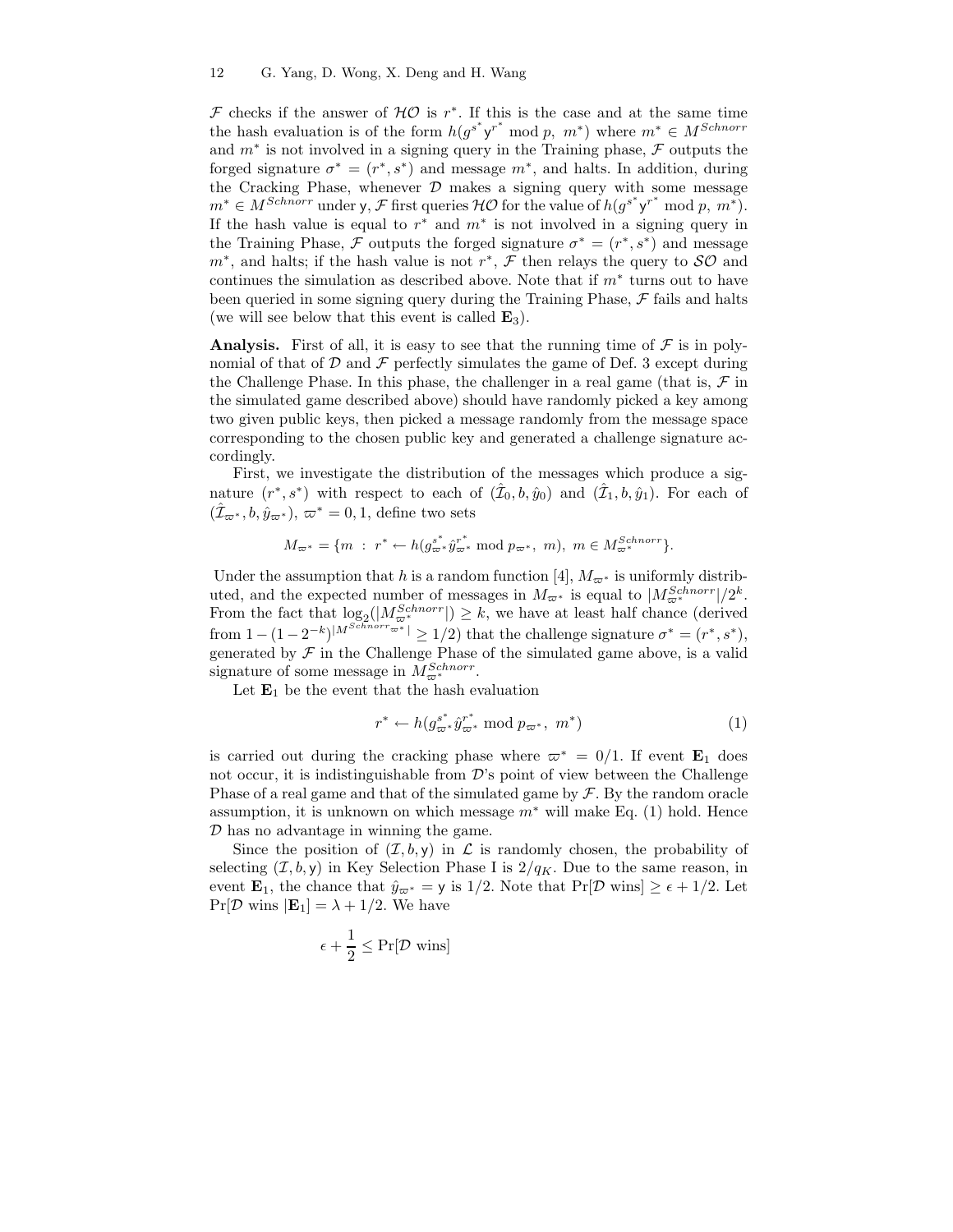$$
= (\lambda + \frac{1}{2})Pr[\mathbf{E}_1] + Pr[\mathcal{D} \text{ wins } |\overline{\mathbf{E}_1}] Pr[\overline{\mathbf{E}_1}]
$$

$$
= (\lambda + \frac{1}{2})Pr[\mathbf{E}_1] + \frac{1}{2}Pr[\overline{\mathbf{E}_1}].
$$

Hence  $\lambda \Pr[\mathbf{E}_1] \geq \epsilon$ . Since  $\epsilon > 0$ , we have  $0 < \lambda \leq 1/2$ . Therefore  $\Pr[\mathbf{E}_1] \geq 2\epsilon$ .

To find out the lower bound of the winning probability of  $F$ , we only have two events left to evaluate, that is, the chance that  $\mathcal F$  fails due to the following two events.

Event  $\mathbf{E}_2$ : During the Challenge Phase,  $r^*$  is found to be in the list of  $\Psi$ . Event E<sub>3</sub>: During the Cracking Phase, if evaluation  $r^* \leftarrow h(g^{s^*}y^{r^*} \mod$  $p, m<sup>*</sup>$ ) occurs while  $m<sup>*</sup>$  has been involved in a signing query during the Training Phase.

Since  $r^*$  is randomly chosen from  $\{0,1\}^k$  and h is a random function, we have  $Pr[\mathbf{E}_2] \leq \frac{q_H + q_S}{2^k}$ . Similarly, we have  $Pr[\mathbf{E}_3] \leq \frac{q_S}{2^k}$ .

Combining all the events above, they include the case that y is one of  $\hat{y}_0$ and  $\hat{y}_1$ , the case that  $(r^*, s^*)$  is a valid signature of y,  $\mathbf{E}_1$  occurs, the case that y is involved in the event  $\mathbf{E}_1$ , the case that  $r^*$  is not in the list  $\Psi$  during the Challenge Phase (i.e.  $E_2$ ), and the case that the forged message  $m^*$  has not been involved in any signing query during the Training Phase (i.e.  $\overline{E_3}$ ), we have

$$
\Pr[\mathcal{F} \text{ wins}] \ge (1 - \frac{q_H + q_S}{2^k})(1 - \frac{q_S}{2^k})\frac{\epsilon}{q_K}.
$$

On the running time of  $\mathcal{F}$ , we can see that besides running  $\mathcal{D}$ ,  $\mathcal{F}$  needs to generates  $q_K - 1$  key pairs during the Key Generation Phase and at most  $q_S$ additional hash queries during the Cracking Phase. Let  $c$  be the time required for generating one key pair. The running time of  $\mathcal F$  is at most  $t + q_Kc$ . Also  $\mathcal F$  performs at most  $q_H + q_S$  hash queries and  $q_S$  signing queries. performs at most  $q_H + q_S$  hash queries and  $q_S$  signing queries.

Theorem 3. The extended Schnorr signature scheme described above is SA-CMA secure.

Proof. Without loss of generality, suppose in the game of Def. 3, the distinguisher  $\mathcal D$  picks the public keys corresponding  $Signer_i$  and  $Signer_j$  in the Key Selection Phase I, and  $Signer_j$  is picked by the challenger in the Challenge Phase. We follow the notations used above and in the proof of Lemma 1, we assume that  $n_i q_i < n_j q_j$ . Let **E** be the event that  $s'_j \notin \Delta$ . In other words, **E** is the event that  $s'_{j} \in \{0, 1, \dots, n_{i}q_{i}-1\},\$  that is, in the same domain as  $Signer_{i}$  has been picked by the challenger. According to Lemma 2, we have  $Pr[\mathcal{D}]$  wins the game  $|E| \leq$  $\frac{1}{2} + \epsilon(k)$  under the assumption that the extended Schnorr signature scheme is existentially unforgeable [9], where  $\epsilon$  is a negligible function. Since  $Pr[\mathbf{E}] \leq 1$ , we have

$$
\Pr[\mathcal{D} \text{ wins the game } \wedge \mathbf{E}] \le \frac{1}{2} + \epsilon(k) \tag{2}
$$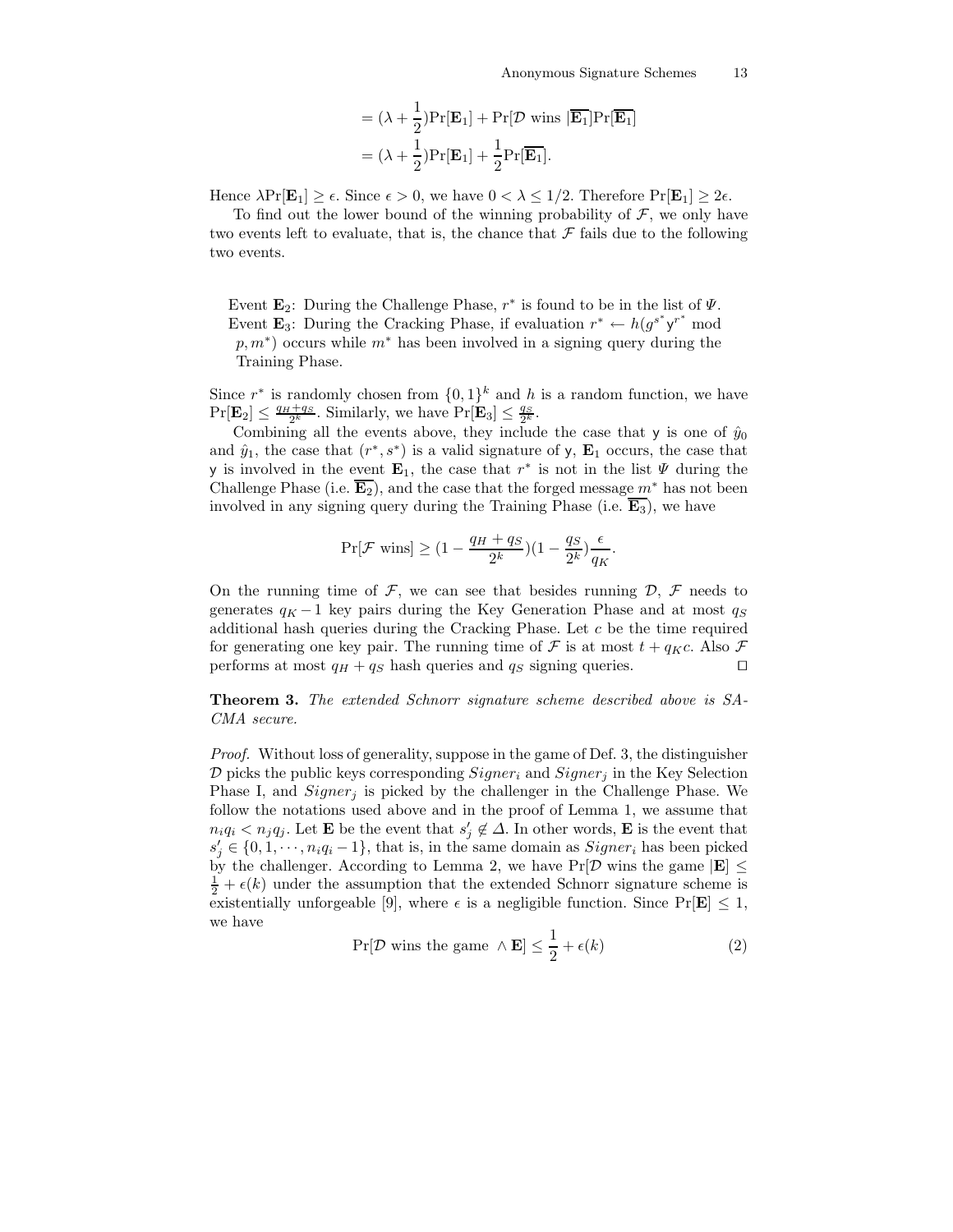According to Lemma 1, we have  $Pr[\mathbf{\overline{E}}] \leq 2^{-k}$ . Since  $Pr[\mathcal{D}$  wins the game  $|\mathbf{\overline{E}}| \leq 1$ , we have

$$
\Pr[\mathcal{D} \text{ wins the game } \wedge \overline{\mathbf{E}}] \le 2^{-k} \tag{3}
$$

Combining Eq.  $(2)$  and  $(3)$ , we have

$$
\Pr[\mathcal{D} \text{ wins the game }] \le \frac{1}{2} + \epsilon(k) + 2^{-k}
$$

The extended Schnorr signature scheme still maintains existential unforgeability against adaptive chosen message attack (euf-cma) [9], namely, given a signing oracle, an adversary cannot forge a signature for a message  $m$  which has not been queried to the signing oracle before. However, the extended scheme does not satisfy the strong unforgeability [3,1], namely, given a signing oracle, an adversary cannot forge a valid pair of message m and signature  $\sigma$  which has not been a query output of the signing oracle for m before.

### 7 Applications

### 7.1 Anonymous Key Exchange

As shown in Fig. 1 and discussed in the introduction section, the protocol cannot provide client anonymity if the Different Domain Attack is feasible. In order to make it client anonymous, we modify the last message flow from  $A$  to  $B$  by using an anonymous signature scheme and change the message to

$$
A \rightarrow B \; : \; Sig_A(h(ID_B, count, \sigma, r_B))
$$

where  $h : \{0,1\}^* \to \{0,1\}^k$  is a hash function which behaves like a random oracle.

The example above is an anonymous key transport protocol. Next, we construct an anonymous key *exchange* protocol which not only ensures the anonymity of the client but also allows the client and the server to establish a session key from both of their session key contributions. The protocol is based on a key exchange protocol called "SIG-DH" [8] which is a signature-based variation of the Diffie-Hellman key exchange protocol with provable security against various active attacks defined in the Canetti-Krawczyk model [8].

Let k be a security parameter. Let G be a group generated by g with large prime order q so that computing discrete logarithms to be base q is difficult. Let  $H: \{0,1\}^* \to \{0,1\}^{3k}$  be a hash function. Each party has a secret signing key for a signature algorithm  $Sig$ . By  $Sig_A(m)$ , we mean the signature on message m generated by party A with identity  $ID_A \in \{0,1\}^k$ . Assume the public keys of all parties in the system are publicly known. Let  $E$  be a block cipher (e.g. AES [14]) of block size k. Suppose a client (the initiator) A and a server (the responder) B already have a session-id s shared. We will explain shortly on how the session-id s is established. The following protocol is carried out between them.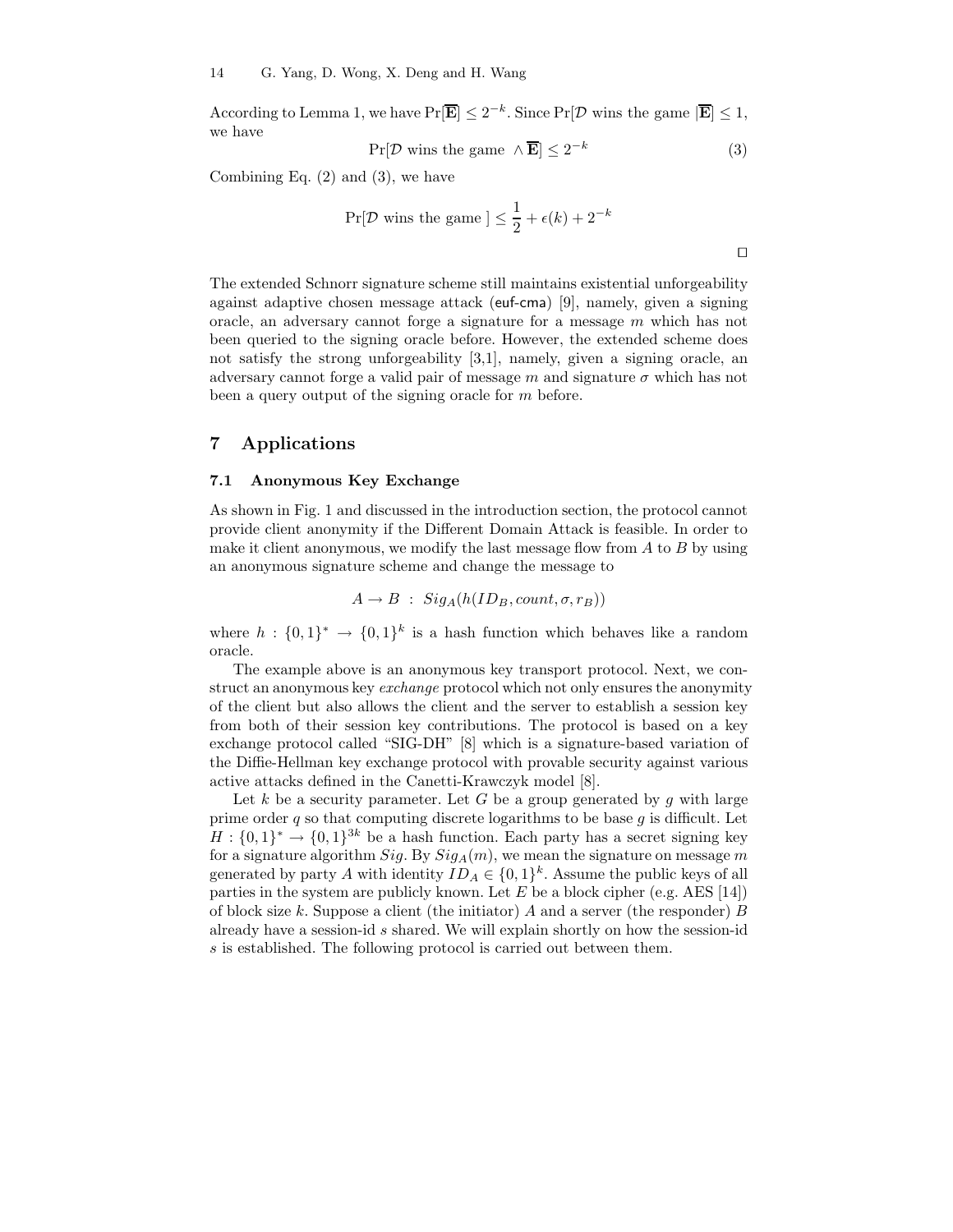- 1. A randomly chooses a temporal identity  $alias \in_R \{0,1\}^k$ ,  $x \in_R \mathbb{Z}_q$ , and sends  $(alias, s, \alpha = g^x)$  to B.
- 2. Upon receipt of  $(alias, s, \alpha)$ , B randomly chooses  $y \in_R \mathbb{Z}_q$ , then computes  $\kappa_1\|\kappa_2\|\kappa_3\leftarrow H(\alpha^y)$  such that  $|\kappa_i|=k$  for  $i=1,2,3$ , erases y, and sends to A the message  $(B, s, \beta = g^y)$  together with  $SIG_B(B, s, \beta, \alpha, alias)$ .
- 3. Upon receipt of  $(B, s, \beta = g^y)$  and B's signature, A computes  $\kappa'_1 || \kappa'_2 || \kappa'_3 \leftarrow$  $H(\beta^x)$ , erases x, and verifies the signature. If the signature is valid, A sends to B the message (alias,  $s, C_1 = E_{\kappa_1}(A)$ ) together with its signature  $\sigma = Sig_A(h(alias, A, s, \alpha, \beta, B, \kappa_2'))$  where  $h : \{0,1\}^* \to \{0,1\}^k$  is a hash function. A outputs the session key  $\kappa'_3$  under session-id s.
- 4. Upon receipt of  $(alias, s, C_1)$  and a signature  $\sigma$ , B computes  $A' = E_{\kappa_1}^{-1}(C_1)$ , and verifies the identity  $A'$  (e.g. for access control) and signature  $\sigma$ . If all verifications are passed, B outputs the session key  $\kappa_3$  under session-id s.

| $alias, s, \alpha = q^x$                                                        |  |
|---------------------------------------------------------------------------------|--|
| $B, s, \beta = g^y, Sig_B(B, s, \beta, \alpha, alias)$                          |  |
| alias, $s, E_{\kappa_1}(A), Sig_A(h(alias, A, s, \alpha, \beta, B, \kappa'_2))$ |  |

Fig. 2. Anonymous SIG-DH Protocol

(Analysis.) The protocol described above (Fig. 2) supports anonymity of the client A if  $Sig$  is an anonymous signature scheme. In the protocol, all hash functions are assumed to behave like random oracles. The session-id s should also be randomly selected each time for ensuring  $A$ 's anonymity. As suggested by the authors of [8], in practice, the session-id s can be a pair  $(s_1, s_2)$  where  $s_1$  is a value randomly chosen by A such that it is different from the values in other of  $A$ 's sessions and  $s_2$  is randomly chosen by  $B$  in a similar way. These values can be exchanged by the parties as a prologue [10]. Alternatively,  $s_1$  can be included by  $A$  in the first message of the protocol, and  $s_2$  be included by  $B$ in the second message.

The protocol assumes that the signature verification keys of all parties are publicly known. In practice, we can add the client's certificate into the encryption in the third message provided that the certificates of all clients are of the same length. Also, we assume that the server does not know the client at the beginning of the communication. In case it is already known, the encryption operation in the third message can be removed from the protocol.

Comparing with the original "SIG-DH" protocol [8], the anonymous version proposed above has an additional message component  $\kappa_2'$  in the signature of A.  $\kappa'_2$  is used for satisfying the anonymity requirement of an anonymous signature scheme, that is, preventing an adversary from compromising  $A$ 's anonymity by searching through the list of all possible 'messages' of the signature.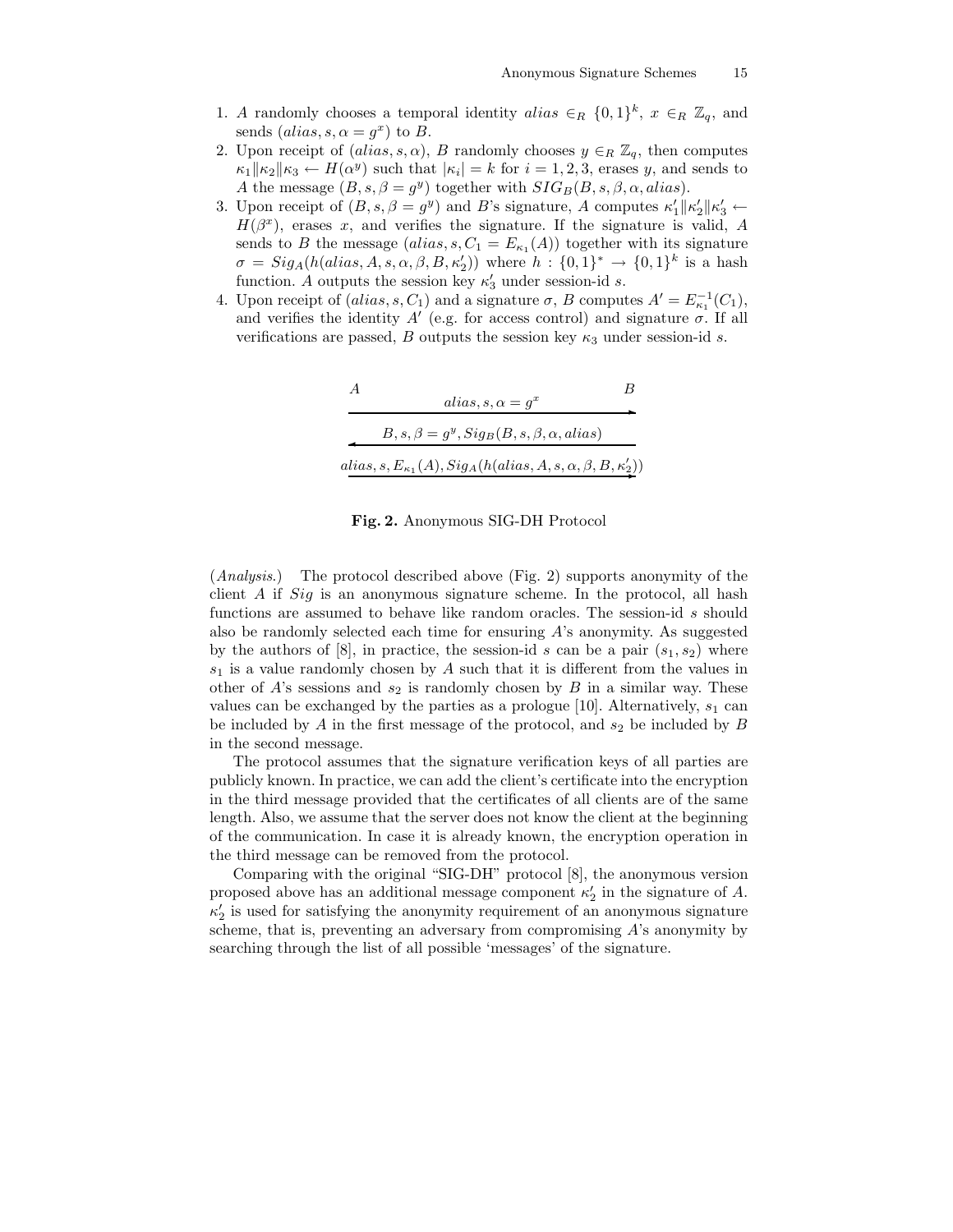#### 7.2 Anonymous Paper Review

In a conventional anonymous paper review system for a conference, authors separate their authorship information from the paper bodies before submitting them to the conference organizer. The paper bodies are required to be fully anonymous, that is, no author name, affiliation, acknowledgement, or obvious reference should appear in them. The organizer then keeps the authorship information of the papers secret from the reviewers and only sends those anonymized paper bodies to reviewers to review. One problem of the current system is that the anonymity of the papers will be compromised once the authorship information of the papers is leaked to the reviewers from the organizer. The organizer or some insider in the organizing institute, for example a graduate student who is responsible for maintaining the paper submission server, may leak the authorship information of the papers to the reviewers. In the following, we describe a method which uses anonymous signature to solve this collusion problem.

Consider the paper submission server is now a bulletin board which posts and timestamps any message received. Once posted, the message cannot be altered. Let  $Paper_A$  be a paper which is fully anonymous. Let  $A$  be the identity of the paper's author and assume that each author already has his public key (for signature verification) published. To submit the paper  $Paper_{A}$ , the author randomly picks a long binary string  $r \in \{0,1\}^k$  where k is the security parameter, and generates a signature  $\sigma_A =$  Anon $\text{Sig}_A(h(Paper_A, r))$  using his anonymous signature generation algorithm denoted by  $\mathsf{AnonSig}_A$  on the message  $h(Paper_A, r)$ where  $h : \{0,1\}^* \to \{0,1\}^k$  is a hash function which behaves like a random oracle. The author posts  $Paper_{A}$  and  $\sigma_{A}$  onto the bulletin board for review. When all the reviews are completed and the acceptance decision on each paper has been made, the decision will be posted on the bulletin board. If  $Paper$  is accepted, the author  $A$  will reveal the value of  $r$  for claiming his authorship on Paper<sub>A</sub>. From this point on, everyone is able to verify his authorship using  $\sigma_A$ ,  $(Paper_A, r)$  and A's public key.

Discussions: In the review stage, no author has given out any authorship information and the secrecy of  $r$  prevents anyone from identifying the signer of  $\sigma_A$ . This new system can also let the public access the bulletin board instead of restricting its access to reviewers only. In this way, everyone can access those papers once they are posted. Since every paper is timestamped when it is first submitted and posted to the bulletin board, this helps paper authors to claim that they are the first ones who obtained those new results described in their papers without compromising the process of anonymous review. In addition, it will also help discover parallel submissions.

### References

- 1. J.H. An, Y. Dodis, and T. Rabin. On the security of joint signature and encryption. In Proc. EUROCRYPT 2002, pages 83–107. Springer-Verlag, 2002. LNCS 2332.
- 2. M. Bellare, A. Boldyreva, A. Desai, and D. Pointcheval. Key-privacy in public-key encryption. In Proc. ASIACRYPT 2001, pages 566–582. Springer-Verlag, 2001. LNCS 2248.